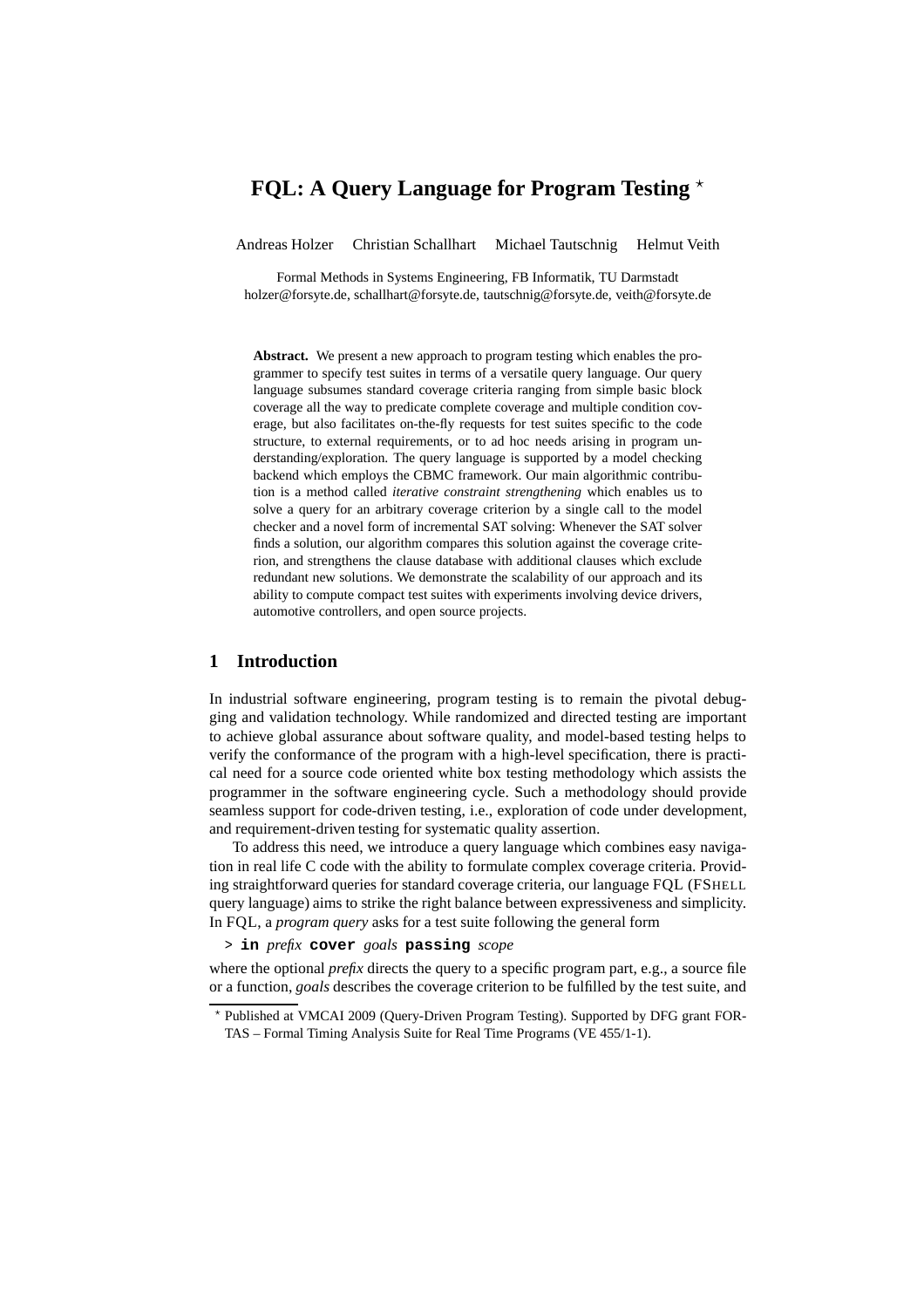an optional *scope* restricts test cases to pass through certain program paths only. For example, the query

> **in** /bla.c/cmp/ **cover** @blocks **passing** @call(err)

calls for a test suite which covers all blocks in function cmp of file bla.c, such that in all test cases, a call to err inside cmp is performed<sup>1</sup>. Other important and classical coverage criteria such as *predicate coverage*, *condition coverage*, *decision coverage*, *modified condition/decision coverage*, *predicate complete coverage* [1] etc. can also be expressed by natural queries in our language.

The added value of our language lies in the ability to define the query scope and the query goals in a quite flexible manner. Suppose for instance that in Listing 1 we want to cover (1) all calls to cmp and (2) all decisions inside cmp. This amounts to a coverage criterion which combines basic block coverage for (1) and decision coverage for (2). There are two different possibilities for this combination: either we want to cover the union of all call positions and all decisions, and write the query

> **in** /bla.c/ **cover** @call(cmp), cmp/@decisions

or we want to cover all possible *combinations* of calls to cmp and subsequent decisions inside cmp, i.e., the Cartesian product of the individual test goals:

> **in** /bla.c/ **cover** @call(cmp) -> cmp/@decisions

To ensure that, for each call site, each of the decisions is reached before the body of cmp is left, we write

> **in** /bla.c/ **cover** @call(cmp) -[@func(cmp)\@exit]> cmp/@decisions

Solutions to these queries are test suites. In case of Listing 1, these can be most easily described as sets of triples with input values for the variables  $x, y, z$ . For the first query, the singleton test suite  $\{(1,0,1)\}$  covers all blocks and decisions in Listing 1; for the second and third case, possible solutions are  $\{(1,0,1),(2,0,1),(1,0,2)\}\)$  and  $\{(1,0,0),(0,1,0),(0,0,1)\}\$  respectively. Note that the first test suite does not satisfy the second and third queries and the second suite does not satisfy the last query; the third solution, however, satisfies all three queries.

In Section 2 we build the mathematical foundation to formulate testing requirements as queries. In particular, we show how to state a query as a pair  $\langle A, Q \rangle$  of automata over predicates. In this pair, the *observation automaton A* corresponds to the *scope* to be explored, and the *test goal automaton Q* specifies the *goals* to be covered. In Section 3, we provide an overview of our query language FQL and show how to translate FQL queries into such a pair  $\langle A, Q \rangle$ . Thus, the language reduces to a simple mathematical core in which we are able to formulate all relevant coverage criteria in a uniform way.

The second major contribution of this paper is an efficient query engine which integrates our theoretical framework, code instrumentation, bounded model checking, and SAT enumeration into a tool of high efficiency. Our query engine employs and adopts the software model checking framework of Kroening's CBMC [2]. Given a query  $\langle A, O \rangle$ , our tool performs the following conceptual steps, cf. Figure 1:

<sup>&</sup>lt;sup>1</sup> Expressions starting with " $@$ ", such as  $@blocks$ , typically denote sets of program locations, see Section 3.1 for a detailed explanation.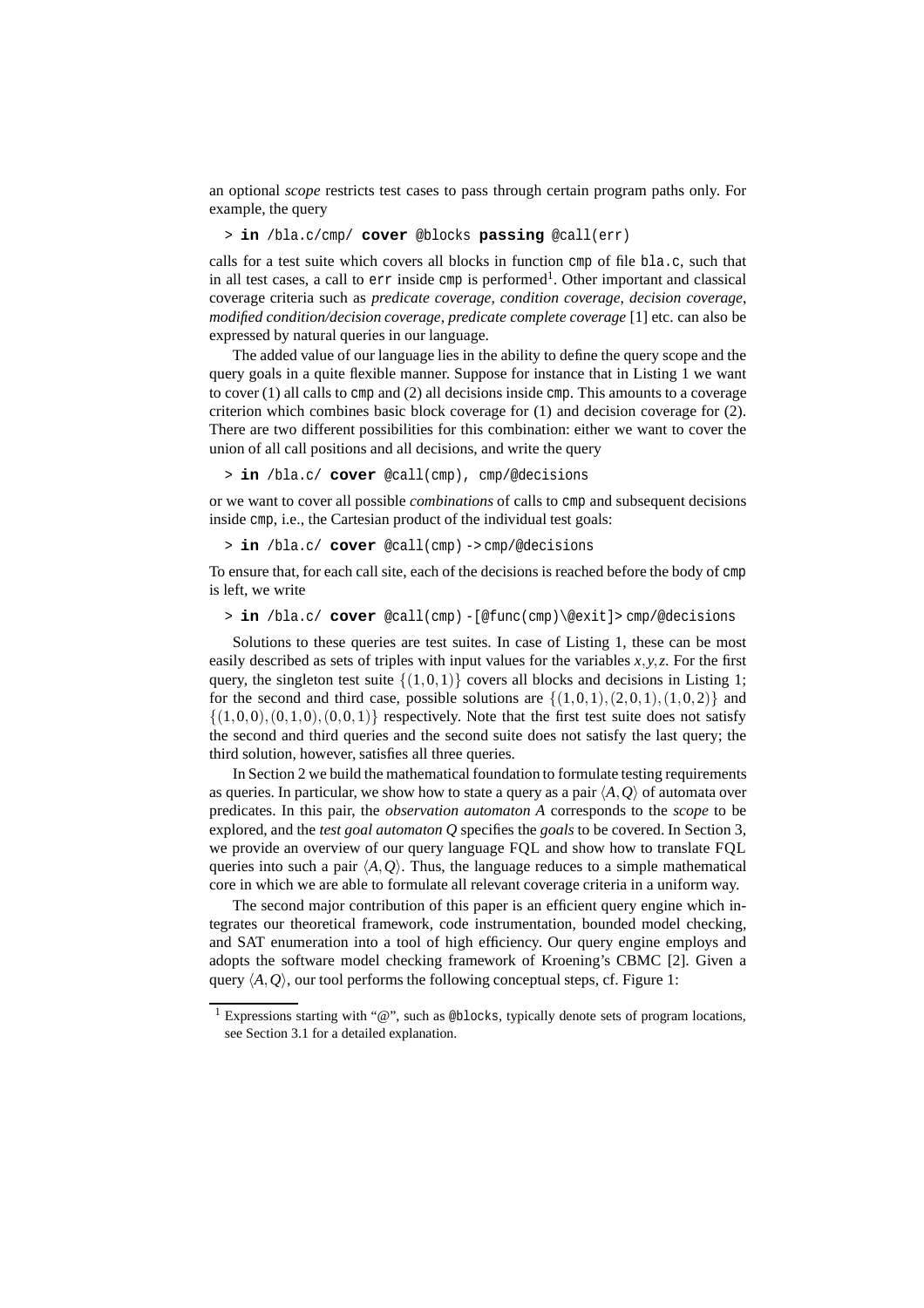Listing 1. C source code of example bla.c with program counters

 $\frac{1}{1}$  **int** cmp(**int** x, **int** y) {

- 2 **int**  $\frac{1}{2}$ value = 0;
- 3 **if**  $2(x > y)$   $3$  value = 1;
- 4 **else if**  $(4)(x < y)$ <sup>5</sup>value = -1;

$$
5 \qquad \qquad ^6 \textbf{return value};
$$

6 }

<sup>8</sup> **int** main(**int** argc , **char**∗ argv []) { <sup>9</sup> **int** x, y, z, xy, yz, xz;

```
10 8x = 7 input();
```
(1) We instrument the source code with monitors derived from the observation automaton *A* and the test goal automaton *Q* in such a way that the states of the monitors reflects the automata states.

(2) We use the code base of CBMC to obtain a SAT instance φ whose solutions correspond to the program paths  $\pi$  in the scope given by *A*. The instrumentation of step (1) guarantees that for each solution, we can easily determine which goals of *Q* are covered.

(3) We use the SAT solver to enumerate test cases as solutions to the SAT instance until we satisfy the coverage criterion defined by the query. The *iterative constraint strengthening* technique (ICS) used in this step is discussed below.

```
10y = 9 input();
12 12 Z = 11 input();
^{14}xy = ^{13}cmp(x, y);
14 16yz = 15 cmp(y, z);
15 \qquad 18xz = 17cmp(x, z);
16 if {}^{22}({}^{19}xy == 1 \&\& \frac{20}{yz} == 117 & 21xz != 1)_{18}ERROR: ^{23}err():
19 24return 0;
20 }
```




(4) To remove redundant test cases, we perform a test suite minimization. In our current implementation, we only do a simple post-processing; in future work, we plan to implement more aggressive minimization strategies. Note that the ICS enumeration in (3) involves nondeterministic choices which may give leverage to accelerate the algorithm with suitable heuristics.

**Iterative Constraint Strengthening.** A naive implementation of step (3) above would either use SAT enumeration to compute an enormous number of test cases until the test goals are reached, or it would call the SAT solver for each query goal anew. In *iterative constraint strengthening (ICS)*, we circumvent both problems by modifying the clause database of the SAT solver on-the-fly. Whenever the SAT solver halts to output a solution, we compare the test case obtained from this solution against the test goals. Then we add new clauses to the clause database in such a way that the next solution is guaranteed to satisfy at least one hitherto uncovered test goal. In this way, we exploit incremental SAT solving to quickly enumerate a test suite of high quality: Since we only add new clauses to the clause database, the SAT solver is able to reuse information learned in prior invocations. A similar strategy is used in *groupwise constraint strengthening (GCS)*, a further refinement of ICS. In GCS, we address coverage criteria such as multiple condition coverage or predicate complete coverage which have a nominally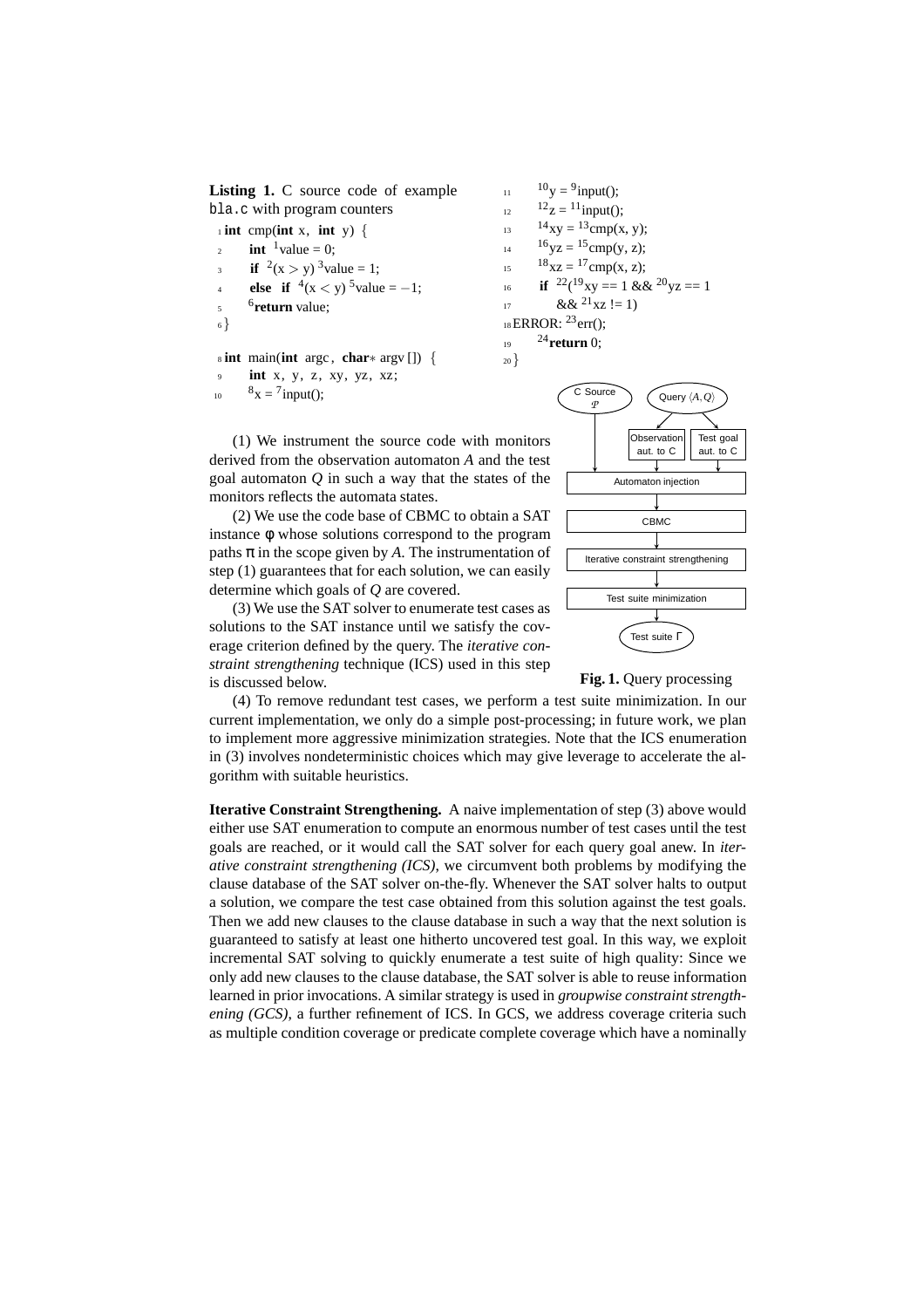exponential number of test goals by partitioning these goals into a small number of groups characterized by a common compound goal.

We show that FSHELL has better practical performance than BLAST's test case generation facility [3]: On comparable hardware, our test suites are computed faster, and contain fewer test cases. Due to the minimization step, our results also improve on those reported in our previous tool paper [4].

Note that our choice of CBMC and bounded model checking as a query solving backend has advantages which come at a price: On the one hand, we achieve excellent performance and have the guarantee that the model-checker respects ANSI-C, which is important for low level code, our primary application area. On the other hand, a bounded model checking approach may be *unable to compute certain test cases* involving paths larger than the constant bound. It is easy to come up with examples where this situation will happen, but it is is detectable by CBMC and accounted for in our implementation; it has neither occurred in the experiments we did for comparison with BLAST, nor in our experiments based on real-life controller code. In future work, we plan to complement the CBMC backend with abstraction-based and randomized test case generation backends.

**Related Work.** Beyer et al. [3] use the C model checker BLAST [5] for test case generation, focusing on basic block coverage only. BLAST has a two level specification language [6]. On a low level they specify trace properties by observer automata written in a C-like manner. On a high level they relate these automata by reachability queries. In contrast to FSHELL, their language is tailored towards verification. Furthermore, BLAST is based on predicate abstraction whereas CBMC is a SAT-based bounded model checker. As our experiments show, we outperform BLAST regarding test case generation. Lee et al. [7,8] investigate test case generation with model checkers giving coverage criteria in temporal logics. Java PathFinder [9] and SAL2 [10] use model checkers for test case generation, but they do not support C semantics.

### **2 A Formal Testing Framework**

Given a program *P*, we consider the possibly infinite *transition system*  $\mathcal{T} = \langle S, \mathcal{R}, I \rangle$ induced by *P* which consists of the state space *S*, a transition relation  $\mathcal{R} \subseteq S \times S$ , and a non-empty set of initial states  $I \subseteq S$ .

**Definition 1** (State Sequences and Paths). *Given a transition system*  $\mathcal{T} = \langle \mathcal{S}, \mathcal{R}, I \rangle$ , *a* state sequence *is a finite and non-empty word*  $\pi = \langle s_1, \ldots, s_n \rangle \in S^+$  *of states*  $s_i \in S$ *. The sequence*  $\pi$  *is a* path, *if*  $\langle s_i, s_{i+1} \rangle \in \mathcal{R}$  *holds for all*  $1 \leq i < n$  *and if*  $s_1 \in I$ *. For a state*  $s \in S$ , we write  $s \in \pi$ , iff  $s = s_i$  holds for some  $1 \leq i \leq n$ , and we denote with  $\Pi^T \subseteq S^+$ *the* set of paths *of T .*

We use *state predicates* to describe properties of individual program states and we use *path* and *path set predicates* in the description of individual test goals and coverage criteria.

**Definition 2 (State, Path, & Path Set Predicates).** *Given a transition system*  $T =$  $\langle S, \mathcal{R}, I \rangle$ , we define a state predicate *p as a predicate on the state space S*, *a* path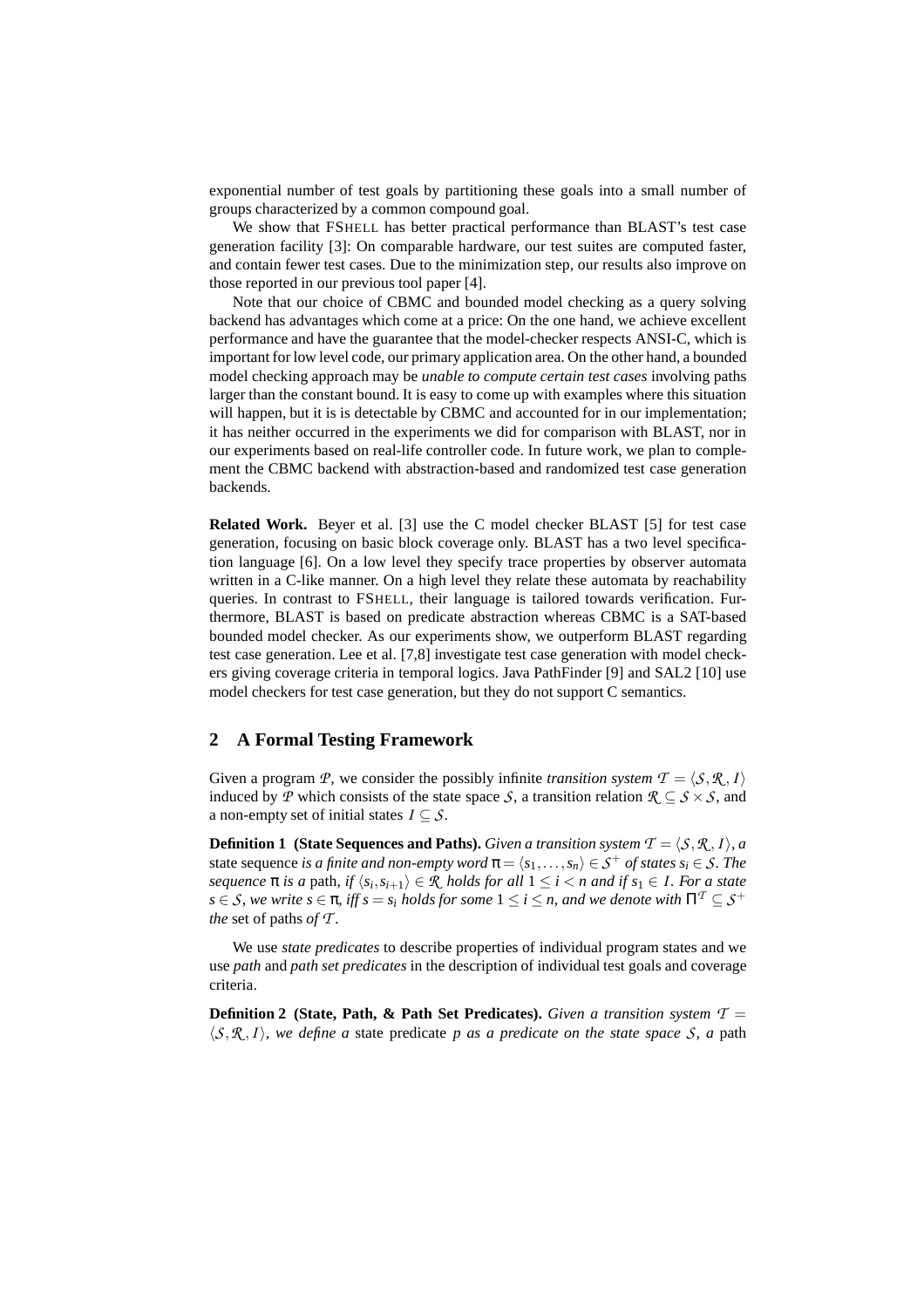predicate φ *as a predicate over the set* Π*<sup>T</sup> , and a* path set predicate Φ *as a predicate over the sets of paths*  $2^{\Pi^T}$ *. We write s*  $\models p$  *iff a state s*  $\in$  *S satisfies p,*  $\pi \models \phi$  *iff a path*  $\pi$   $\in$   $\Pi^{\mathcal{T}}$  satisfies  $\phi$ *, and*  $\Gamma \models \Phi$  *iff a path set*  $\Gamma \subseteq \Pi^{\mathcal{T}}$  *satisfies*  $\Phi$ *.* 

We call a state predicate *p*, a path predicate φ, or a path set predicate Φ *feasible over T*, iff, respectively, there exists a state  $s \in S$  with  $s \models p$ , there exists a path  $\pi \in \Pi^T$ with  $\pi \models \phi$ , and there exists a path set  $\Gamma \subseteq \Pi^T$  with  $\Gamma \models \Phi$ . Frequently, we are looking for a path (path set) which *contains* a state (a path) which satisfies a given state (path) predicate—leading to an *implicit existential quantification:*

**Definition 3 (Implicit Existential Quantification).** *To evaluate a state predicate p over a path* π*, we implicitly interpret p to be existentially quantified, i.e.,*  $\pi$   $\models$  *p stands for* ∃*s* ∈ π.*s*|= *p. Analogously, a path predicate* φ *is existentially evaluated over a path set* Γ*, i.e.,* Γ $\models$  φ *iff*  $∃π ∈ Γ.π |=φ$ .

*Remark 1.* Note that a path  $\pi$  can satisfy a state predicate *p and* its negation  $\neg p$ , if there exist two states  $s, s' \in \pi$  with  $s \models p$  and  $s' \models \neg p$ . Moreover, a state predicate p can also be interpreted over a path set  $\Gamma$  in the natural way, i.e.,  $\Gamma \models p$  iff  $\exists \pi \in \Gamma \exists s \in \pi . s \models p$ .

*Program Observations.* We use sequences of state predicates (*traces*) to specify program paths. A trace matches a state sequence if each state in the sequence satisfies the corresponding predicate. A trace automaton is an automaton accepting traces; each trace in turn specifies a set of program paths.

**Definition 4 (Traces and Trace Automata).** *Let P be a finite set of state predicates and S be a state space. Then a trace is a finite non-empty word*  $t = \langle t_1, \ldots, t_n \rangle \in P^+$ *. A trace* matches *a state sequence*  $\pi = \langle s_1, \ldots, s_n \rangle \in \mathcal{S}^+$  *(denoted with*  $\pi \models t$ *), iff*  $s_i \models t_i$  *for all*  $1 \leq i \leq n$ .

*A* trace automaton *over P is a nondeterministic finite state automaton A accepting traces over the alphabet P. We write L*(*A*) *to denote the set of traces accepted by A and* acc(*A*) *to denote the set of accepting states of A. A trace automaton A over P* matches *a state sequence*  $\pi$  *(denoted with*  $\pi \models A$ *), iff there exists a trace*  $t \in L(A)$  *with*  $\pi \models t$ *.* 

*Remark 2.* Although we have – for the sake of simplicity – defined trace automata as finite state automata, our framework naturally extends to other types of automata such as push-down automata for which we can construct C monitors, cf. Section 4.1.

We will use traces and trace automata as a natural tool for defining path predicates in the language FQL. In particular, we will employ trace automata for two distinct ends: First, as *observation automata* which *restrict the paths in T* to those required in a query; and second, as *test goal automata* which specify the individual test goals of a coverage criterion.

**Definition 5 (Path Restriction by Observation Automata).** *Let T be a transition system and A a trace automaton. Then we define the set of paths in T restricted by observation automaton A as*  $\Pi_A^T = {\pi \in \Pi^T \mid \pi \models A}$ *.*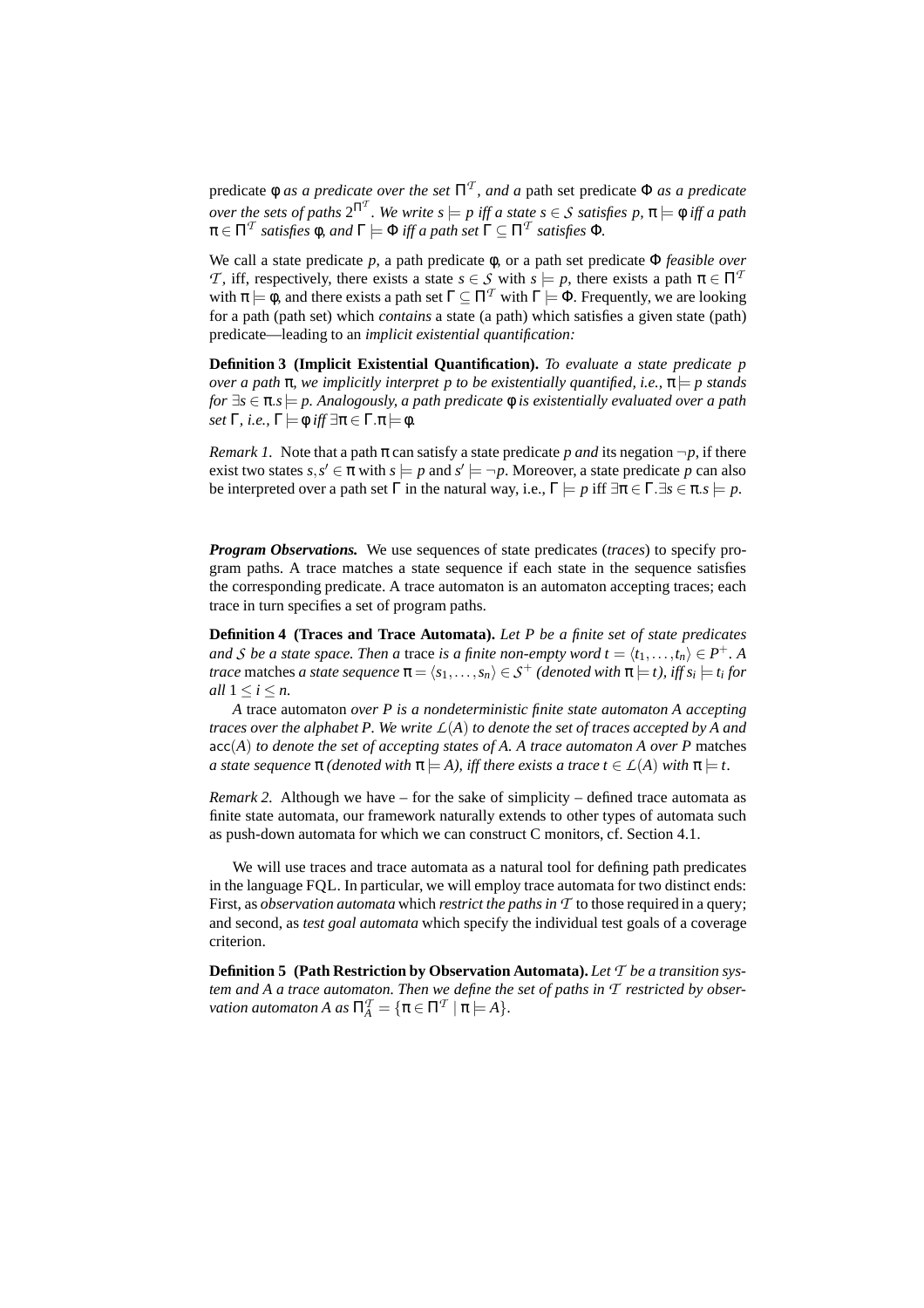*Coverage Criteria.* In the framework of this paper, we define a *test case* to be a single path in  $\Pi_A^T$  and a *test suite* as a subset of  $\Pi_A^T$ . Correspondingly, a *coverage criterion* imposes a predicate on test suites:

**Definition 6 (Test Case & Test Suite).** *Let T be a transition system and let A be an observation automaton for T . Then a* test case *for the set of paths* Π*<sup>T</sup> A is a single path*  $\pi \in \Pi_A^T$  and a test suite  $\Gamma$  *is a finite subset*  $\Gamma \subseteq \Pi_A^T$  *of the paths in*  $\Pi_A^T$ .

**Definition 7 (Coverage Criterion).** *A* coverage criterion Φ *is a mapping from a transition system*  $T$  *and an observation automaton* A to a path set predicate  $\Phi_{A}^{T}$  over  $2^{\Pi^{T}}$ . *We say that*  $\Gamma \subseteq \Pi_A^T$  *satisfies the coverage criterion*  $\Phi$  *on*  $T$  *under the restriction* A *iff*  $\Gamma \models \Phi_A^T$  *holds.* 

While our definition of coverage criteria is very general, most coverage criteria used in practice are based on lists of test goals which need to be satisfied. The test goals themselves are typically either state or path predicates. This prototypical setting is accounted for in the next definition.

**Definition 8 ((State) Regular Coverage Criterion and Test Goals).** *A* regular coverage criterion Φ *is a coverage criterion constructed in the following way:*

- *(i)* There is a mapping  $\Phi(\mathcal{T}, A)$  which maps  $\mathcal T$  and  $A$  to a list of test goals  $\Phi(\mathcal{T}, A) =$ {Ψ1,...,Ψ*k*}*.*
- *(ii)* This mapping induces the coverage criterion  $\Phi_A^T$  as follows:

$$
\Gamma \models \Phi_{A}^{\mathcal{T}} \text{ iff } \bigwedge_{i=1}^{k} \Pi_{A}^{\mathcal{T}} \models \Psi_{i} \Rightarrow \Gamma \models \Psi_{i}
$$

*Intuitively, this amounts to the following coverage criterion: "For each test goal which* is feasible in  $\Pi_{{\cal A}}^{{\cal T}}$  , the test suite  $\Gamma$  must contain a concrete test case."

Φ *is a* state regular coverage criterion*, if* Φ(*T* ,*A*) *contains only state predicates.*

As an example, consider basic block coverage  $BB_A^T$ , which is a state regular coverage criterion: induced by the test goals  $BB(\mathcal{T}, A) = \{block_1, \ldots, block_k\}$ . Here *k* denotes the number of basic blocks in  $\mathcal T$ , and each predicate block<sub>*i*</sub> holds true at the first statement of the *i*-th basic block in the program.

We will now define test goal automata which are used to specify the test goals needed in regular coverage criteria.

**Definition 9 (Test Goal Automaton).** *A* test goal automaton *Q is a trace automaton where each accepting state a gives rise to a test goal* Ψ*a:*

$$
\pi \models \Psi_a \text{ iff } \exists t . \pi \models t \text{ and } Q \text{ accepts } t \text{ in state } a
$$

*Thus, the test goal* Ψ*<sup>a</sup> requires a path matched by a trace which Q accepts in state a. The test goal automaton Q naturally induces a regular coverage criterion* cov[*Q*] *based on the set*  $\text{cov}[Q](\mathcal{T}, A) = {\Psi_a | a \in \text{acc}(Q)}$  *of test goals.*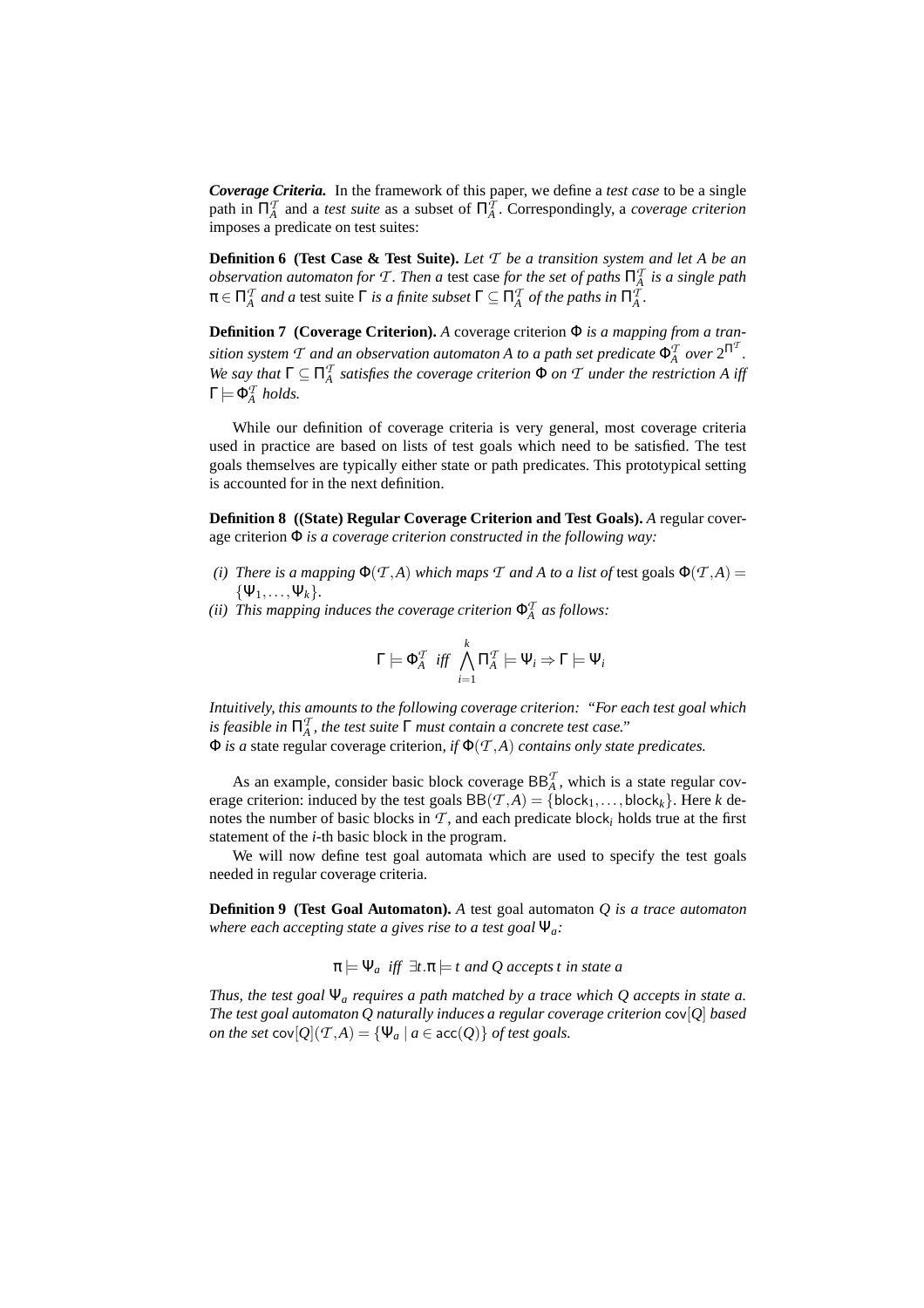Note that a single path may match more than one test goal simultaneously: First, each path is matched by a number of different traces, and second, more than one accepting state may be reached through a trace in *Q*.

We conclude this section with a formal definition of program queries, as introduced in Section 1.

**Definition 10** (Program Query & Result). A program query  $\langle A, Q \rangle$  *consists of an observation automaton A and a test goal automaton Q. A valid result to the query*  $\langle A, Q \rangle$ *on transition system*  $\mathcal T$  *is a test suite*  $\Gamma \subseteq \Pi_A^{\mathcal T}$  *with*  $\Gamma \models \text{cov}[Q]_A^{\mathcal T}$ *.* 

# **3 Syntax and Semantics of** FQL

The FSHELL query language FQL facilitates the specification of test suites over C source code. To decouple the language from the algorithmic details of the query engine, and to provide leeway for different query solving backends, we designed FSHELL as a declarative language. FQL contains three layers which reflect the formal model of Section 2:

- (i) state predicates over program variables and the program counter,
- (ii) trace automata to express both observation automata and test goal automata, and
- (iii) program queries to express coverage criteria.

In the following subsections, we will describe these layers along with examples referring to Listing 1. Due to length restrictions, the presentation of FQL is kept informal; we refer the reader to [11] for more details. Section 4 describes our query solving engine based on bounded model checking.

#### **3.1 State Predicates**

We have seen in Section 2 that sets of state predicates are at the center of our formal model. For instance, basic block coverage is induced by the set of test goals  $BB(T, A)$  ${\{\text{block}_1,\ldots,\text{block}_k\}}$ . FQL is therefore equipped with *predicate generators* to extract sets of predicates from the C source code, and to create new sets of predicates. For example, the predicate generator  $\&$  blocks yields the set  $\{block_1, \ldots, block_k\}$  of predicates. Note that each block<sub>*i*</sub> has the form  $pc = const$  where pc is the program counter. Syntactically, all predicate generators are prefixed with "@". Semantically, a predicate generator either yields a set of predicates over the program counter pc, or a set of predicates over the program variables.

Many predicate generators are used to extract sets of predicates from the source code. Examples of such predicate generators include  $\mathcal{C}$  ile(bla.c) which captures all program counter values of statements in the source file bla.c, @func(main) which captures the statements in function main, @line(3) to capture the statements in line 3, @call(cmp) to match all function calls of cmp, and @entry as well as @exit which capture all function entry and exit points respectively. In case of Listing 1 we get, e.g.,  $\text{Qcal1}(\text{cmp}) = \{pc = 13, pc = 15, pc = 17\}.$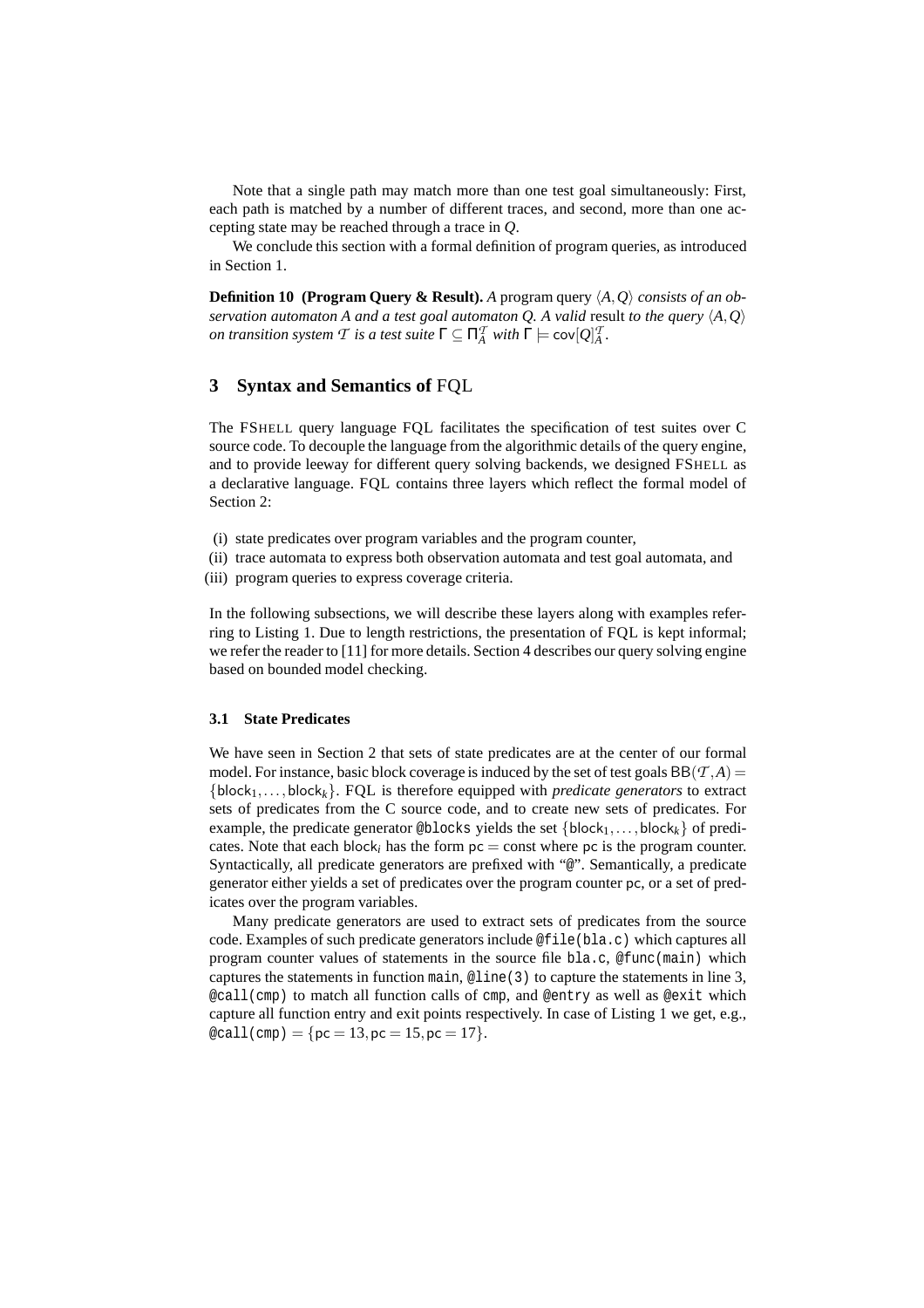To introduce new predicates not present in the source code, we use the predicate generator @new-pred(cond), where cond is an arbitrary side-effect free C expression. For example, @new-pred(x <= 7) generates a singleton set  $\{x \le 7\}$  of state predicates.

For certain coverage criteria such as MC/DC, we also need the predicate generator @grouped-conditions which generates a *set of sets*, where each inner set captures the program counter values of the individual predicates which constitute a decision. Returning to Listing 1, we have @grouped-conditions =  $\{pc = 2\}, \{pc = 4\}, \{pc = 1, \ldots, pc\}$  $19, pc = 20, pc = 21$ . To support the succinct formulation of most relevant coverage criteria, FQL contains a rich variety of predicate generators and can be easily extended with further ones without conceptual changes to the language [11].

*Operations on Sets of State Predicates.* Given two sets *A* and *B* of state predicates, FQL provides the following set-theoretic operations:

| (and) | $A\&B \equiv \{a \wedge b \mid a \in A, b \in B\}$ | $A, B \equiv A \cup B$                 | (union)                                            |
|-------|----------------------------------------------------|----------------------------------------|----------------------------------------------------|
| (or)  | $A B \equiv \{a \vee b \mid a \in A, b \in B\}$    | $A \backslash B \equiv A \backslash B$ | (difference)                                       |
|       | (negation) $!A \equiv \{\neg a \mid a \in A\}$     |                                        | $2\hat{}A \equiv \{A' A' \subseteq A\}$ (powerset) |

We add big-and(*A*)  $\equiv \bigwedge_{a \in A} a$  and big-or(*A*)  $\equiv \bigvee_{a \in A} a$  to describe the conjunction and disjunction of all elements of a set of state predicates. To apply an operation to each element in a set, or to *each set in a set of sets*, we introduce the set() operator. Moreover, union() forms a single set from a set of sets. Given a set *S* of sets and an operation  $o(s)$  on a set *s* of state predicates, we define:

$$
set(o(s) : s in S) \equiv \{o(s) \mid s \in S\} \qquad \text{union}(S) \equiv \bigcup_{s \in S} s
$$

*Operations on Conditions.* In describing coverage criteria, *conditions* occurring in the source code play a crucial role. A condition is an atomic expression which is possibly combined with other conditions using  $\&&$ ,  $\parallel$ , and  $\parallel$  to compute the decision involved in executing an **if**, **for**, **while**, **switch** or ?: statement. The generator @pred-wo-loc() extracts conditions from source code locations identified by program counter values. In addition, @predicate() and @neg-predicate() conjoin the extracted conditions with the corresponding predicate over the program counter. For example, let  $C = \{pc =$ 19,  $pc = 20$ ,  $pc = 21$ } be such a set, referring to Listing 1. Then we have

$$
\begin{aligned}\n\text{@pred-wo-loc}(C) &= \{ xy = 1, yz = 1, xz \neq 1 \} \\
& \text{@predicate}(C) = \{ \text{pc} = 22 \land xy = 1, \text{pc} = 22 \land yz = 1, \text{pc} = 22 \land xz \neq 1 \} \\
\text{@neg-predicate}(C) &= \{ \text{pc} = 22 \land xy \neq 1, \text{pc} = 22 \land yz \neq 1, \text{pc} = 22 \land xz = 1 \} \n\end{aligned}
$$

Note that pc = 22 refers to the location of the decision inside which the conditions in *C* occur.

*State Regular Coverage Criteria.* Besides simple test goals such as @blocks, FQL can can also describe more complex coverage criteria. We illustrate this feature on the example of *multiple condition coverage*. Recall that multiple condition coverage requires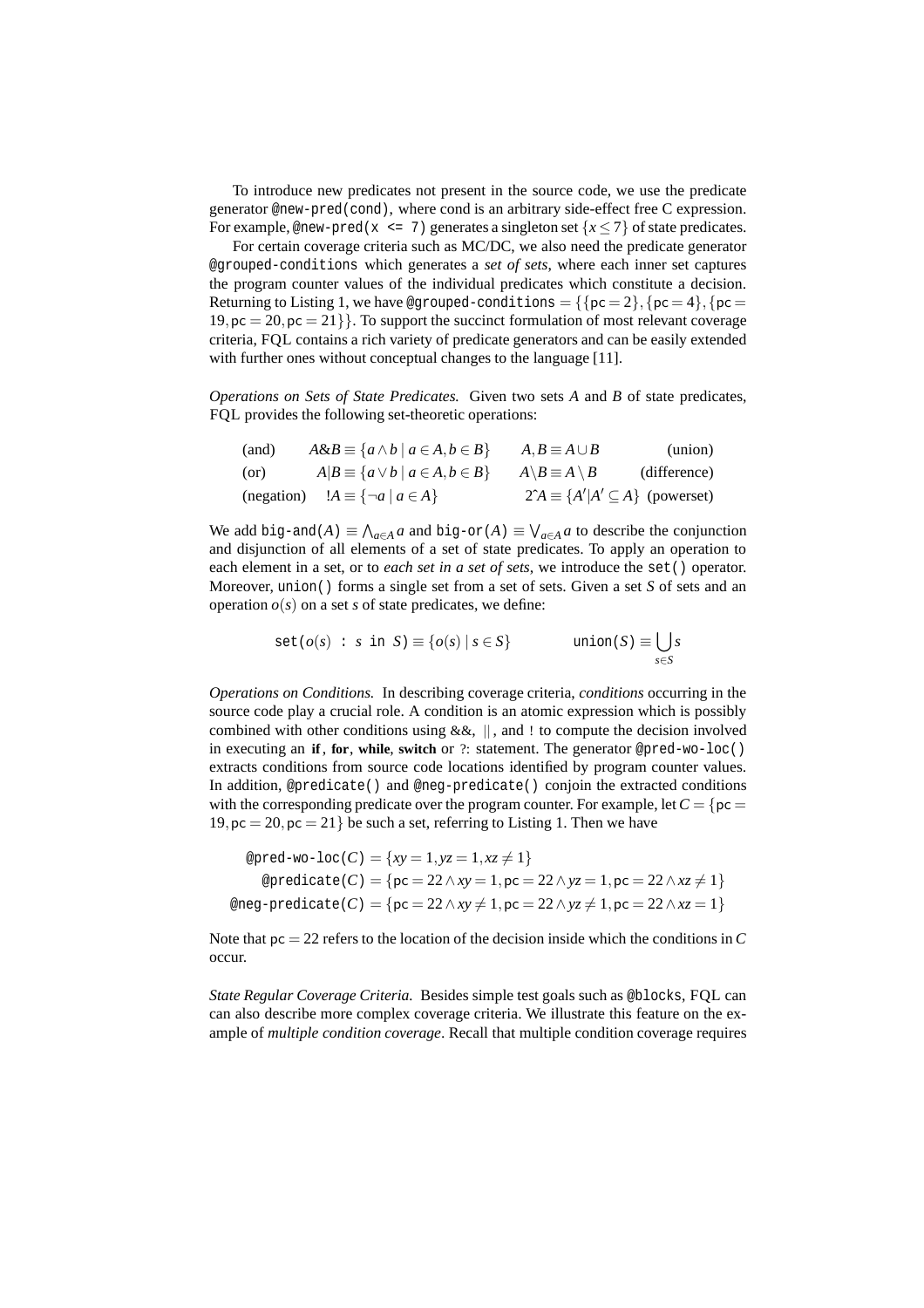a test suite to cover—for each decision—all Boolean combinations of all conditions occurring in the respective decision. The test goals are therefore given by

```
union( set(
 union( set( big-and(@predicate(I) & @neg-predicate(D\I)) : I in 2^D) ) :
D in @grouped-conditions ) )
```
*Hierarchical Navigation.* In practical queries, the predicate generators @file(bla.c), @line(3), @func(foo), as well as @entry and @exit occur quite frequently. We therefore allow the following abbreviations which facilitate hierarchical navigation in the source code:

$$
\begin{array}{ll}\n\text{/bla.c/} = \text{@file(bla.c)} & \text{/bla.c/42} = \text{@file(bla.c)} \& \text{@line(42)} \\
\text{foo/} = \text{@func(foo)} & \text{/bla.c/foo/} = \text{@file(bla.c)} \& \text{@func(foo)} \\
\text{foo/} = \text{@entry(foo)} & \text{foo/$} = \text{@exit(foo)} \\
\text{foo/SP} = \text{@func(foo)} \& SP & \text{/bla.c/SP} = \text{@file(bla.c)} \& SP\n\end{array}
$$

In the last line, *SP* is to be replaced by any state predicate expression. Note that FQL also supports macros for frequently used expressions such as complex coverage criteria. Due to space restrictions we do not describe the macro feature in detail.

#### **3.2 Trace Automata**

Recall that trace automata are used to define path predicates, and to act as both observation automata and test goal automata. By implicit existential quantification, every state predicate can also be viewed as a path predicate, and it is easy to construct the corresponding automaton. Moreover, a set of state predicates naturally gives rise to an automaton with one accepting state for each state predicate in the set. For example, @blocks corresponds to an automaton with |@blocks| accepting states, one for each basic block. The following list exemplifies the most important automata theoretic operations of FQL which enable the user to manipulate and combine trace automata explicitly: Let *A*1,*A*2,*A*<sup>3</sup> be trace automata:

| (union)                 | $A_1, A_2 \equiv A_1 \cup A_2$                           |
|-------------------------|----------------------------------------------------------|
| (sequencing)            | $A_1$ -> $A_2 \equiv A_1 \circ \text{true}^* \circ A_2$  |
| (restricted sequencing) | $A_1$ -[ $A_3$ ]> $A_2 \equiv A_1 \circ A_3^* \circ A_2$ |

Consider for example main/ˆ->main/\$ over Listing 1: the traces of this automaton will match those program executions which pass the exit of main (line 19). In contrast, main/ˆ-[@file(bla.c)\@label(ERROR)]>main/\$ requires that between the entry and the exit of main only locations other than those labeled "ERROR" (line 18) are seen. Note that each of these operations corresponds to a specific automata theoretic construction. Due to the special role of accepting states in defining test goals, we cannot use the standard automata theoretic minimization techniques, cf. [11].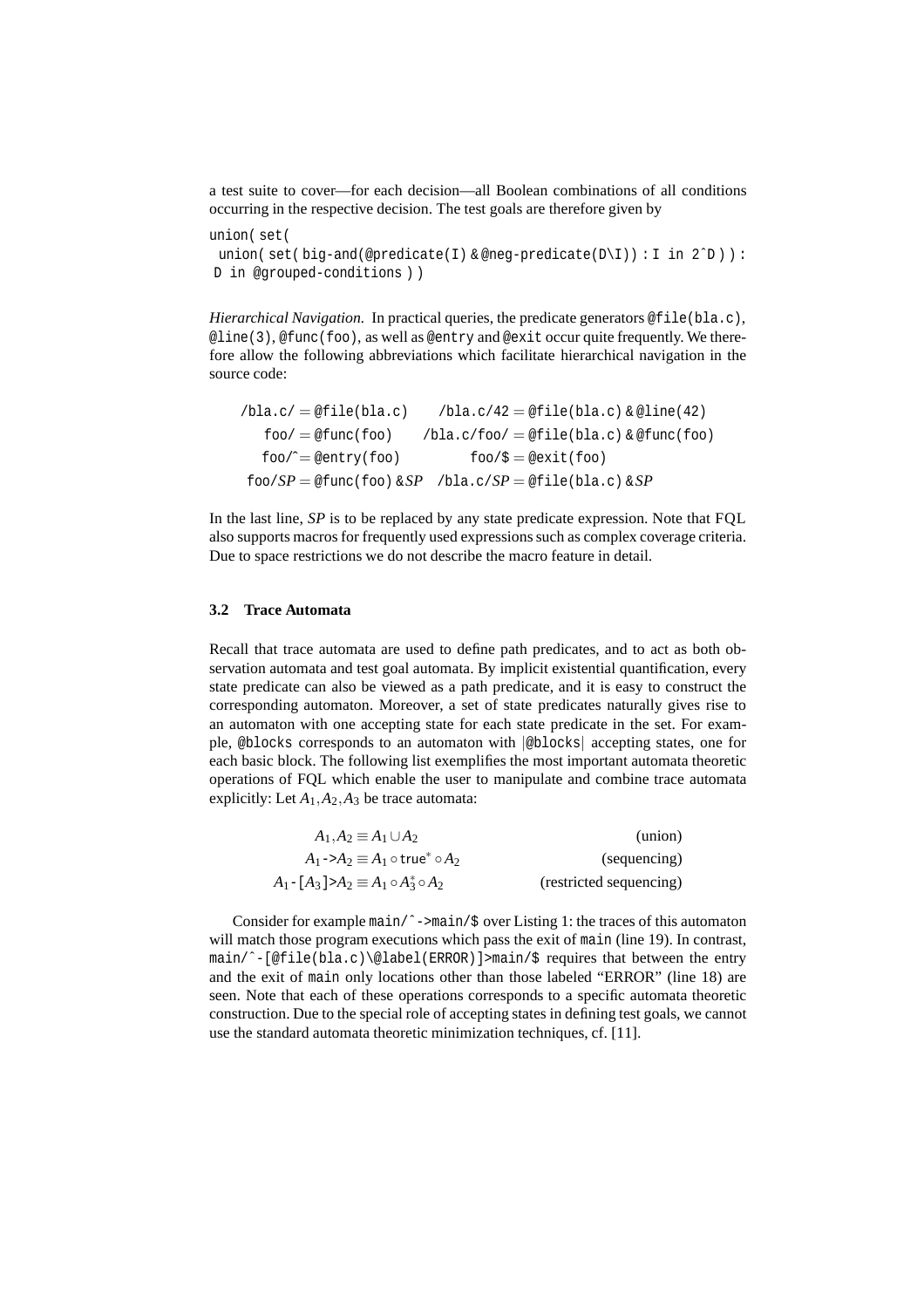#### **3.3 Program Queries**

We are now ready to define the program queries introduced in Section 1. Let *A* and *B* be FQL expressions which can be interpreted as trace automata (i.e., either trace automata, or sets of predicates as explained in the previous section). Then **cover** *Q* **passing** *A* expresses the program query  $\langle A, O \rangle$  with the semantics given in Definition 10.

Recall from Section 1, that FQL queries can also have a prefix. This prefix restricts all state predicates to a certain program part, e.g., a certain file. It is easy to see that the prefix can be moved into *A* and *Q*. For example, a query such as

> **in** /bla.c/ **cover** @line(4),@call(cmp) **passing** @file(bla.c)\@call(not implemented)

which states that both, line 4 and a function call to cmp in file bla.c must be covered without ever calling not\_implemented(), is equivalent to

```
> cover /bla.c/4,/bla.c/@call(cmp)
  passing @file(bla.c)\@call(not implemented)
```
### **4 Query Processing Algorithms**

In this section we describe the query processing algorithms. We first outline how program source code and a query are mapped to a SAT instance, and then detail on iterative and groupwise constraint strengthening in Section 4.2.

#### **4.1 Program Instrumentation and Interfacing with CBMC**

Bounded model checkers such as CBMC reduce questions about program paths to Boolean constraints in conjunctive normal form (CNF) which are solved by standard SAT solvers. Our query solving algorithms ICS and GCS employ the functionality of CBMC to obtain SAT instances suitable for test case generation. Recall that on input of a program annotated with assertions, CBMC outputs a SAT instance whose solutions describe program paths leading to assertion violations. To make this functionality useful for test case generation, we first instrument the program with the observation automaton *A* such that the resulting program reaches a failing assertion in the course of an execution, iff this program execution is matched by *A*. We therefore implement *A* as a C function that *monitors* program execution. To this end, the program *P* is instrumented to contain a *logging* layer, which reports the matching predicates after each executed step to the monitor. Moreover, we inject the test goal automaton as a second monitor, which only keeps track of the states of the test goal automaton in a distinguished variable, but does not cause assertion violations. Then, using CBMC, the instrumented program is transformed into the CNF-formula  $\phi[\pi \in \Pi_A^T]$  which is satisfied by all program executions which reach an accepting state of *A* within a bounded number of steps. By construction,  $\phi[\pi \in \Pi_A^T]$  contains distinguished Boolean variables referring to the state of the query automaton *Q*; these variables can be used to express the individual test goals. Therefore, a constraint of the form  $\phi[\pi \in \Pi_A^T] \wedge \phi[a]$  will satisfy those program executions which (i) respect observation automaton *A* and (ii) satisfy test goal Ψ*a*. *In the rest of this section, we will for simplicity write this constraint as*  $\pi$   $\in$   $\Pi_A^T$   $\wedge$   $\pi$   $\models$   $\Psi_a$ *, and tacitly assume the translation to CBMC described above.*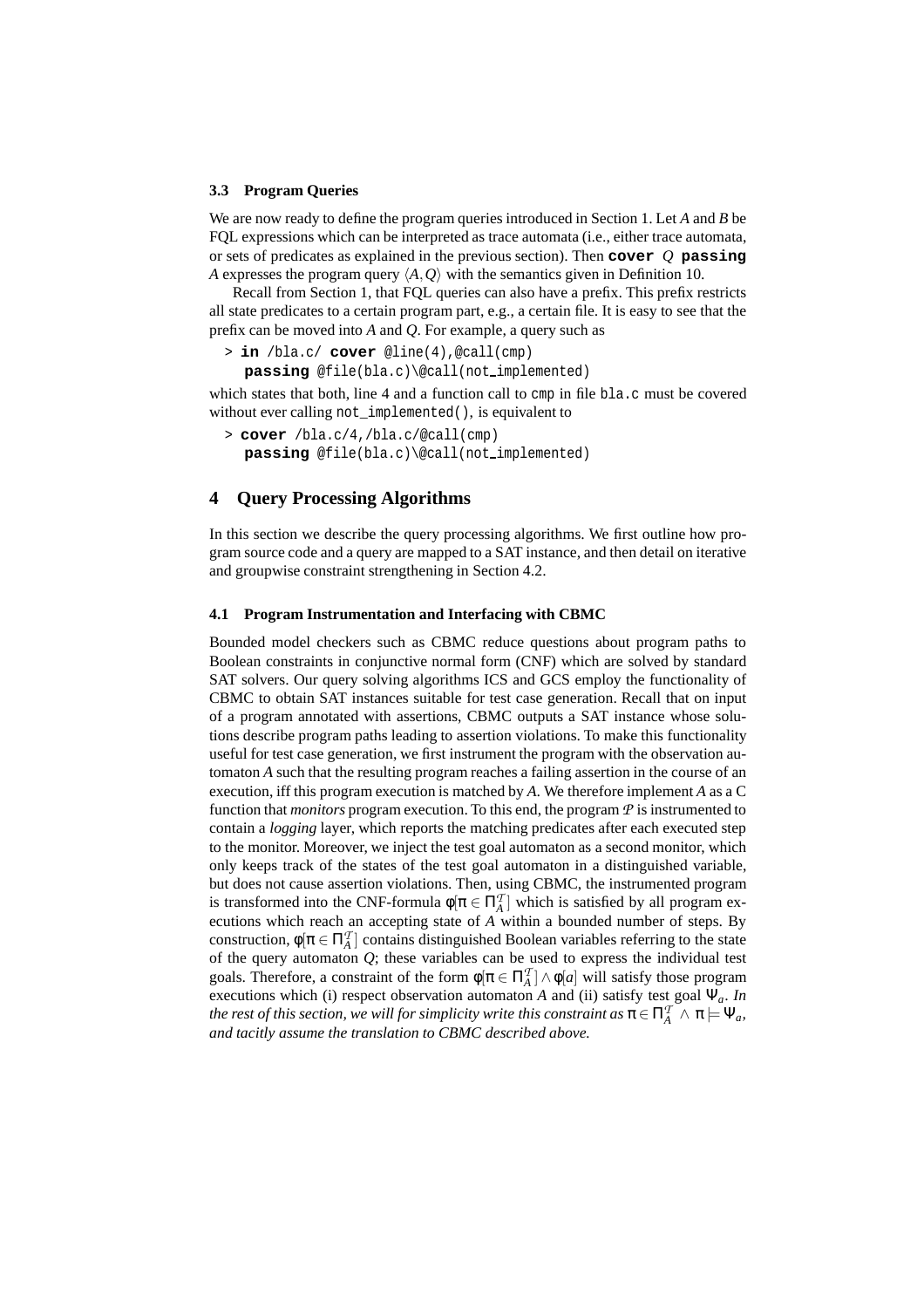#### **4.2 Guided SAT Enumeration**

To generate a test suite Γ for a transition system *T* matching the query  $\langle A, Q \rangle$ , i.e., to achieve  $\Gamma \models \text{cov}[Q]_A^T$ , we introduce *iterative constraint strengthening (ICS)*. In ICS, we build a test suite Γ iteratively from a sequence of test suites  $\Gamma_0 \subset \Gamma_1 \subset \cdots \subset \Gamma_m$  with  $\Gamma_0 = \emptyset$  and  $\Gamma_q = \{ \pi_1, \ldots, \pi_q \}$  for  $1 \le q \le m$ . In the *m*-th iteration, we reach a fixpoint when no more new goals can be covered.

*Algorithm Overview.* In the *q*-th iteration we build the *path constraint* ICSPC*<sup>q</sup>* (Equation (1)) and obtain the test case  $\pi_{q+1}$  as one of its solutions. Here, ICSPC<sub>q</sub> describes those paths in  $\Pi^T_A$  which cover a hitherto uncovered test goal. If no such test goal exists any more,  $\text{ICSPC}_q$  becomes unsatisfiable. Having determined a new test case  $\pi_{q+1}$ , we build ICSPC<sub>q+1</sub> and continue the procedure with the  $(q+1)$ -st iteration until we reach an iteration *m* where ICSPC*<sup>m</sup>* becomes unsatisfiable.

In order to fit the framework of *incremental SAT solving* (cf. [12]), we rewrite ICSPC<sub>q</sub> (Equation (2)) in such a way that we are able to describe  $\text{ICSPC}_{q+1}$  incrementally in terms of ICSPC*<sup>q</sup>* by *only adding* new constraints *without removing or changing* previously added constraints (Equation (3)). Using this incremental formulation of  $ICSPC<sub>a</sub>$ , we describe iterative constraint strengthening (ICS) based upon an incremental SAT solver in Listing 2. The *m* paths finally collected by ICS constitute indeed a covering test suite (Theorem 1).

*Path Constraints.* The initial path constraint  $\text{ICSPC}_0$  requires that a path is in  $\Pi_A^T$  and covers at least one of the test goals  $\Psi_a$  for  $a \in \text{acc}(Q)$ . Subsequently, in ICSPC<sub>q</sub>, we require the path to cover at least one test goal Ψ*<sup>a</sup>* which remained *uncovered* by the test suite  $\Gamma_q$ . Since  $\Gamma_{q+1}$  must cover at least one more test goal than  $\Gamma_q$ , it suffices  $a \in \text{acc}(Q) | \Gamma_q \not\models \Psi_a$  for the set of accepting states which correspond to test goals to *strengthen* the constraint  $\text{ICSPC}_q$  to obtain  $\text{ICSPC}_{q+1}$ . Below, we write uncov<sub>q</sub> = not covered in  $\Gamma_a$ . Note that uncov<sub>0</sub> =  $\operatorname{acc}(Q)$  since  $\Gamma_0 = \emptyset$  covers no test goals at all. Then, for  $0 \le q \le m$ , we search for a solution  $\pi_{q+1}$  to the q-th constraint

$$
\mathsf{ICSPC}_q(\pi) := \pi \in \Pi_A^T \wedge \bigvee_{a \in \mathsf{uncov}_q} \pi \models \Psi_a \tag{1}
$$

Note that the empty disjunction is equivalent to false, i.e., if uncov<sub>q</sub> = 0, then  $\text{ICSPC}_q \equiv$ false. Thus,  $\text{ICSPC}_q$  is satisfied by exactly those paths in  $\Pi_A^T$  which satisfy at least one *feasible* test goal still *uncovered* by Γ*q*. If no such test goal exists, i.e., if Γ*<sup>q</sup> achieves coverage,* then ICSPC*<sup>q</sup>* is unsatisfiable.

*Incremental Path Constraints.* In incremental SAT solving, we use a single persistent clause database for consecutive solver invocations. When the SAT solver finds a solution, we add new clauses to the clause database, but do not remove any clauses. When the execution of the SAT solver is continued, the learned clauses obtained during earlier invocations remain valid and help to guide the search of the solver. Therefore, we have to construct  $\text{ICSPC}_{q+1}$  from  $\text{ICSPC}_q$  by only adding further constraints to the clause database. Observe that uncov<sub>q+1</sub> ⊂ uncov<sub>q</sub> holds for  $0 \le q \le m-1$ . Thus in going from ICSPC<sub>*q*</sub> to ICSPC<sub>*q*+1</sub>, we have to remove all test goals  $\Psi_a$  with  $a \in \text{uncov}_a \setminus \text{uncov}_{a+1}$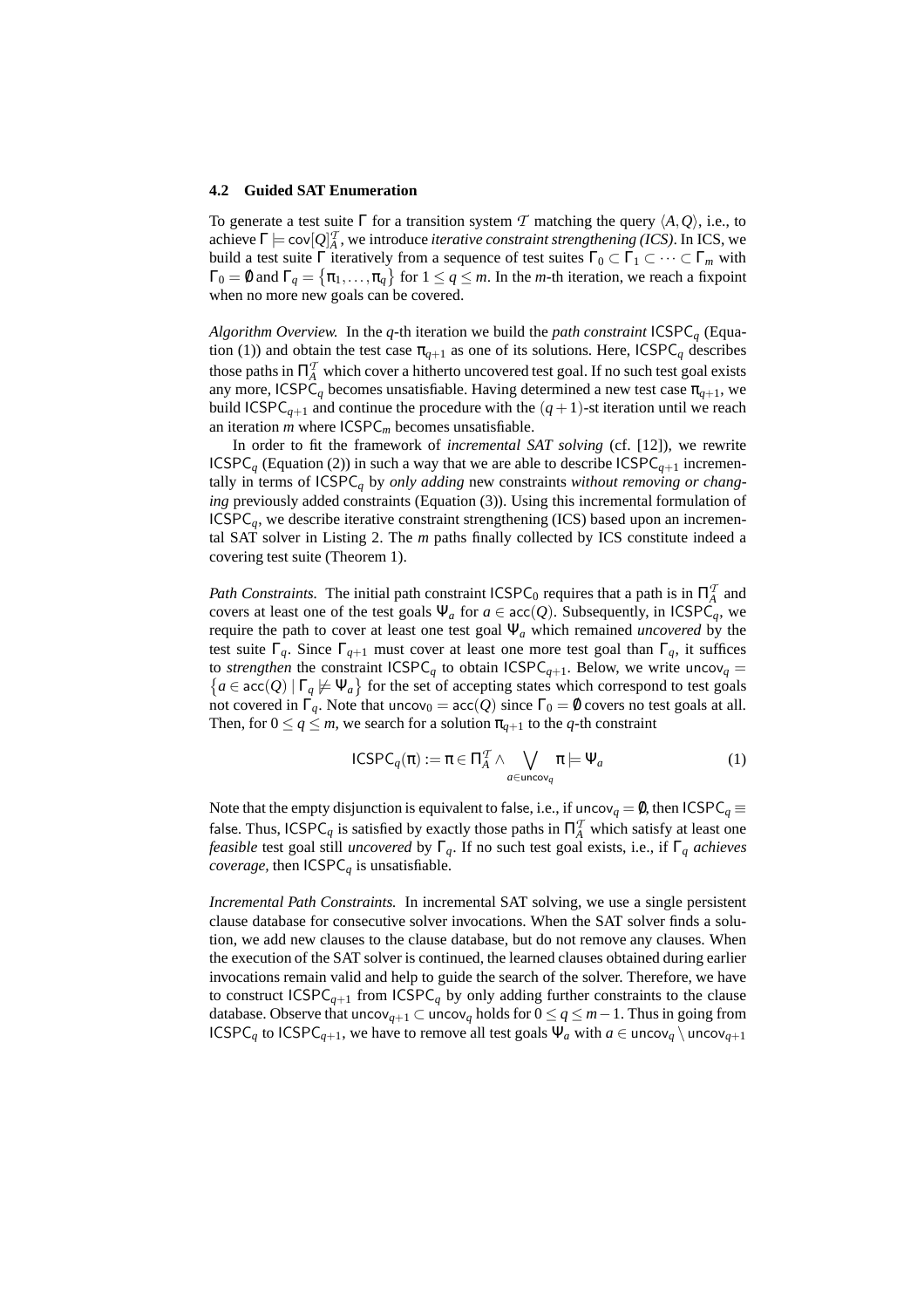from the disjunction  $\bigvee_{a \in \text{uncov}_q} \pi \models \Psi_a$  occurring in Equation (1). To do so, we introduce a new Boolean variable  $\overline{S}_a$  for each accepting state  $a \in \text{acc}(Q)$  and write  $\text{ICSPC}_a$ equisatisfiable as

$$
\text{ICSPC}_q(\pi) := \left[ \pi \in \Pi_A^T \wedge \bigvee_{a \in \text{acc}(Q)} (S_a \wedge \pi \models \Psi_a) \right] \wedge \bigwedge_{a \notin \text{uncov}_q} \neg S_a \tag{2}
$$

Thus  $ICSPC<sub>q</sub>$  consists of (a) an initial expression, shown above in square brackets, which remains unchanged throughout all iterations, and (b) a conjunction which is expanded from one iteration to the next. Adding  $\neg S_a$  to the constraint renders the corresponding disjunct  $S_a \wedge \pi \models \Psi_a$  unsatisfiable, and therefore only the disjuncts for *a* ∈ uncov<sub>q</sub> remain enabled. Note that for  $\mathsf{ICSPC}_0$  we have true  $\equiv \bigwedge_{a \notin \mathsf{uncov}_0} \neg S_a$ . Thus, in each iteration step, we use

$$
\text{ICSPC}_{q+1}(\pi) := \text{ICSPC}_q(\pi) \wedge \bigwedge_{a \in \text{uncov}_q \setminus \text{uncov}_{q+1}} \neg S_a \tag{3}
$$

to obtain  $\text{ICSPC}_{q+1}$  from  $\text{ICSPC}_q$ . Since we only add further constraints conjunctively, this approach fits the requirements of incremental SAT solving.

*Iterative Constraint Strengthening.* In our presentation of the algorithm, we assume a SAT solver which supports the following methods: (a) *Adding constraints* with add(φ): The method takes an arbitrary constraint φ over variables from arbitrary finite domains. While we use such a general interface to simplify the presentation of our algorithm, our implementation is based upon the SAT instance  $\phi[\pi \in \Pi_A^T]$  which we described in Section 4.1. (b) *Checking for satisfiability* with satisfiable(): The method returns true iff there exists a solution to the constraints added to the clause database so far. If a call to satisfiable() returns true, a witness is cached. (c) *Obtaining a solution* with solution(): The method returns the last witness cached in a call to satisfiable().

### **Listing 2.** Iterative Constraint Strengthening (ICS)

**func** ICS( $\Pi_A^T$ ,  $\langle A, Q \rangle$ ) <sup>2</sup> **begin**  $q := 0; \ \Gamma_0 := \emptyset; \text{uncov}_0 := \text{acc}(Q);$  $4$  add $(\pi \in \Pi_A^T \land \bigvee_{a \in \texttt{acc}(Q)} (S_a \land \pi \models \Psi_a));$ <sup>5</sup> **while** satisfiable () **do begin**  $\pi_{q+1}$  := solution();  $\Gamma_{q+1} := \Gamma_q \cup \{\pi_{q+1}\};$  uncov $_{q+1} := \emptyset;$ **forall**  $a \in \text{uncov}_q$  **do if**  $\pi_{q+1} \models \Psi_a$  **then** add( $\neg S_a$ ); 10 **else** uncov<sub>q+1</sub> := uncov<sub>q+1</sub> ∪ {*a*}; 11  $q := q + 1;$ <sup>12</sup> **end**; <sup>13</sup> **return** Γ*q*; <sup>14</sup> **end**;

The resulting procedure ICS is shown in Listing 2. In line 3 we initialize the iteration counter *q*, the first test suite  $\Gamma_0$ , and the set of test goals uncov<sub>0</sub> uncovered by  $\Gamma_0$ . Then in line 4, we add the initial expression from Equation (2) and start the search for the first solution in line 5. If a solution is found, it is obtained from the solver, assigned to  $\pi_{q+1}$ , and added to  $\Gamma_{q+1}$ . Then, after initializing uncov<sub> $q+1$ </sub>, we update the clause database following Equation (3) and fill the set uncov<sub>q+1</sub> in lines 8 to 10: For each yet uncovered state  $a \in \text{uncov}_q$ , we check whether  $\pi_{q+1}$  satisfies  $\Psi_a$ . If this is the case,  $a \in \text{uncov}_a \setminus \mathcal{L}$ uncov<sub>*q*+1</sub> holds, and thus we add  $\neg S_a$  in

line 9. Otherwise *a* remains uncovered by  $\Gamma_{q+1}$  and hence we add *a* to uncov<sub>*q*+1</sub> in line 10. Once no further solution is found in line 5, the accumulated suite  $\Gamma_q$  is returned.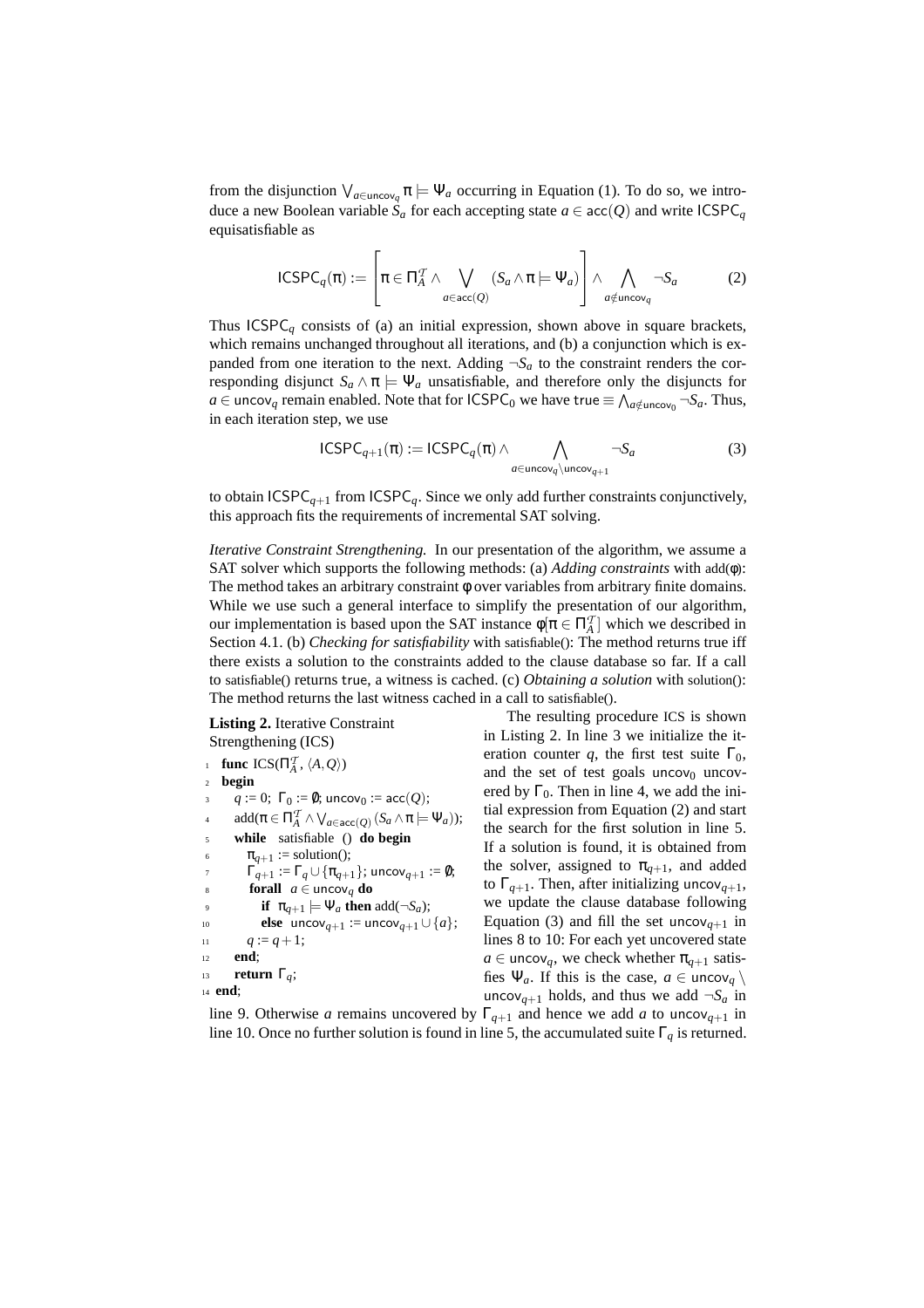# **Theorem 1 (Correctness of Iterative Constraint Strengthening).** *The test suite* Γ *returned by the algorithm*  $\text{ICS}(\Pi_A^T, \langle A, Q \rangle)$  in Listing 2 satisfies  $\Gamma \models \text{cov}[Q]_A^T$ .

*Remark 3 (Nondeterminism in Choosing*  $\pi_{q+1}$ ). Our algorithm leaves the particular choice of  $\pi_{q+1}$  open to the underlying SAT solver (line 6). Potential optimizations could control this choice to minimize the number of test cases necessary to obtain coverage.

*Groupwise Constraint Strengthening.* Certain regular coverage criteria, such as predicate complete or multiple condition coverage, require an *exponential number of test goals.* For example, recall that multiple condition coverage (Section 3.1) has one test goal for each basic block and *each possible evaluation of all conditions* involved in deciding which edge to choose in leaving the basic block. Hence, the number of test goals is exponential in the number of conditions in each decision. For this reason, the disjunction in  $ICSPC<sub>0</sub>$  will be of exponential size—thus rendering iterative constraint strengthening hard for such coverage criteria.

To mitigate this situation, we introduce *groupwise constraint strengthening (GCS)* as an optimization of iterative constraint strengthening. GCS can be combined with ICS and allows to handle all test goals which are state predicates. Let us thus for simplicity assume that all test goals  $\Psi_a$  for  $a \in \text{acc}(Q)$  are state predicates. To apply GCS, we require the test goals to be partitioned into *k* distinct *groups*  $G_i = {\Psi_i^1, \dots, \Psi_i^{k_i}}$  of *mutually exclusive test goals* for  $1 \le i \le k$ , i.e., we require that there exists no *state s* with  $s \models \Psi_i^g$  and  $s \models \Psi_i^h$  for all  $1 \leq g \neq h \leq k_i$  and  $1 \leq i \leq k$ .

In the GCS algorithm, we avoid the construction of the initial and very large disjunction  $\bigvee_{a \in \text{uncov}_q} \pi \models \Psi_a$ , as it appears in  $\mathsf{ICSPC}_q$  (Equations (1) and (2)): Instead of individual test goals, we use a small number of *compound test goals* comp*<sup>i</sup>* , where each compound test goal represents the goals of the whole group  $G_i = {\Psi_i^1, \dots, \Psi_i^{k_i}}$ of individual test goals  $\Psi_i^j$ . To represent group  $G_i$ , its compound test goal comp<sub>i</sub> has to be semantically equivalent (but usually not identical) to  $\bigvee_{j=1}^{k_i} \Psi_i^j$ . It is important to note however that in many practical cases, comp*<sup>i</sup>* can be *formulated much more succinctly* than  $\bigvee_{j=1}^{k_i} \Psi_i^j$ . For example, in case of multiple condition coverage, we partition the goals into groups according to the blocks they relate to. Then,  $s \models \text{comp}_i$  holds for a state *s* iff *s* visits the *i*-th basic block, i.e., comp<sub>*i*</sub> has the form  $pc = const.$ 

Starting with the compound test goal comp<sub>i</sub>, we add for each covered test goal  $\Psi_i^j$ of group  $G_i$ , i.e., for each  $\Psi_i^j \in G_i \setminus \text{uncov}_q$ , its negation  $\neg \Psi_i^j$  to the corresponding compound test goal. This approach yields for each group *G<sup>i</sup>* an *aggregate test goal*

$$
agg^q_i := comp_i \wedge \bigwedge_{\Psi_i^j \in G_i \setminus \text{uncov}_q} \neg \Psi_i^j \tag{4}
$$

Since we use  $\operatorname{aggr}^q_i$  to represent the remaining uncovered test goals  $G_i \cap \text{uncov}_q$  of the group  $G_i$  in iteration  $q$ , we will rely on the equivalence

$$
aggr_i^q \equiv \bigvee_{\Psi_i^j \in G_i \cap \text{uncov}_q} \Psi_i^j \tag{5}
$$

which follows from the construction and the mutual exclusiveness of the test goals within each group  $G_i$ . Written in the form of Equation (5), aggr<sup>q</sup> does not explicitly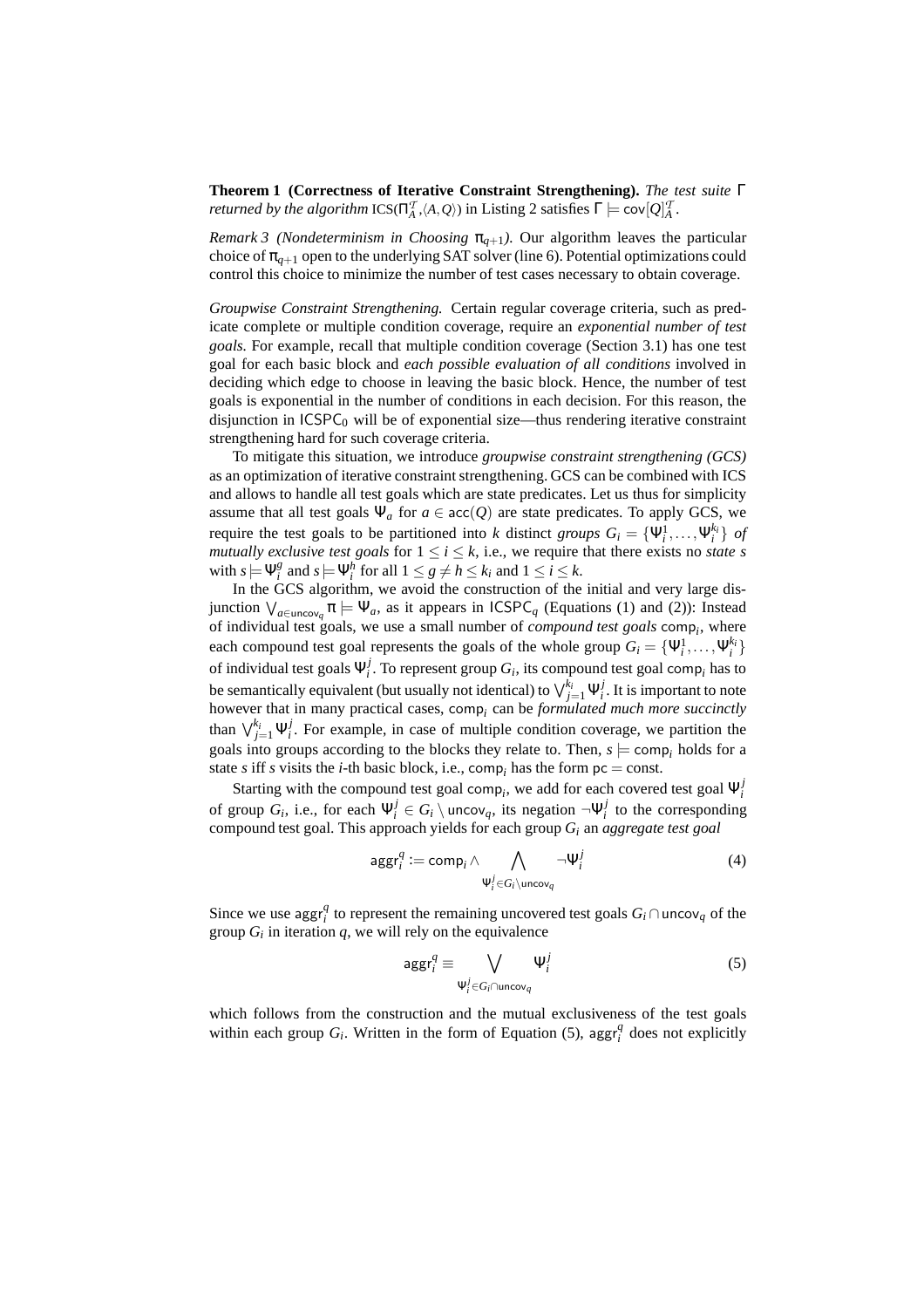refer to any infeasible test goals and only involves *feasible* test goals as subexpressions. This significantly reduces the size of the constructed constraint.

Having defined aggr $_i^q$  in this way, GCS proceeds like ICS but with Equation (1) replaced by

GCSPC<sub>q</sub>(
$$
\pi
$$
) :=  $\pi \in \Pi_A^T \wedge \bigvee_{i=1}^k \pi \models \text{agg} \mathfrak{r}_i^q$  (6)

Similar to ICS we also adopt GCSPC*<sup>q</sup>* to fit incremental SAT solving: More precisely, we leave the overall constraint (Equation (6)) unchanged and replace  $\arg \hat{r}_i^q$  (Equation (4)) by an equisatisfiable and incrementally expandable expression. Thus, we can incrementally strengthen  $\text{agg}_i^q$  for each group individually.

The effectiveness of GCS as an optimization of ICS relies on three conditions: (a) The overall number of groups must be small, since we maintain for each group  $G_i$  a constraint aggr<sup>q</sup>. (b) The compound test goal comp<sub>i</sub> must be available in a succinct formulation. (c) The fraction of *feasible* test goals  $\Psi_i^j$  in each group  $G_i$  must be small, since the negation of each feasible test goal is added to aggr<sup>q</sup> in some iteration q. Conditions (a) and (b) hold for important coverage criteria such as multiple decision or predicates complete coverage. If condition (c) does not hold, then the number of required test cases will be large – but this is inherent in the coverage criterion and not an artefact of GCS.

*Remark 4 (Mutual Exclusiveness: State vs. Path Predicates).* It is tempting to assume that the mutual exclusiveness defined in terms of states is easily generalized to the level of path predicates. However, this is not the case as mutually exclusive state predicates *do not result* in mutually exclusive path predicates because of their implicit existential quantification, cf. Definition 3 and Remark 1.

### **5 Experimental Results**

In our experiments we investigated test case generation for basic block (BB) and condition coverage (CC). We performed our experiments on a 3.0 GHz AMD64 system with 8 GB RAM. The table below summarizes our results with respect to BLAST. The column "Min" shows the number of test cases removed by our test suite minimization algorithm. Our current implementation of FSHELL is an optimized version of that presented in [4]. It generates fewer test cases, and, after test case generation for basic block coverage,

|             |       |     | BLAST (BB)     |     | BB                  |    |     | CC             |
|-------------|-------|-----|----------------|-----|---------------------|----|-----|----------------|
| Source file | LLOC  |     | #cases Time[s] |     | #cases Time[s] Min* |    |     | #cases Time[s] |
| kbfiltr.i   | 4879  | 39  | 300            | 26  | 18                  | 6  | 98  | 24             |
| floppy.i    | 6435  | 111 | 1500           | 63  | 1041                | 10 | 175 | 1259           |
| cdaudio.i   | 8022  | 85  | 1500           | 71  | 1240                | 7  | 161 | 1243           |
| parport.i   | 20698 | 213 | 5460           | 134 | 1859                | 21 | 351 | 2915           |
| parclass.i  | 45283 | 219 | 2520           | 156 | 1324                | 16 | 392 | 2070           |
| matlab.c    | 2033  |     |                | 5   | 30                  |    | 16  | 31             |
| autopilot.i | 3141  |     | -              | 206 | 894                 | 14 | 450 | 1358           |